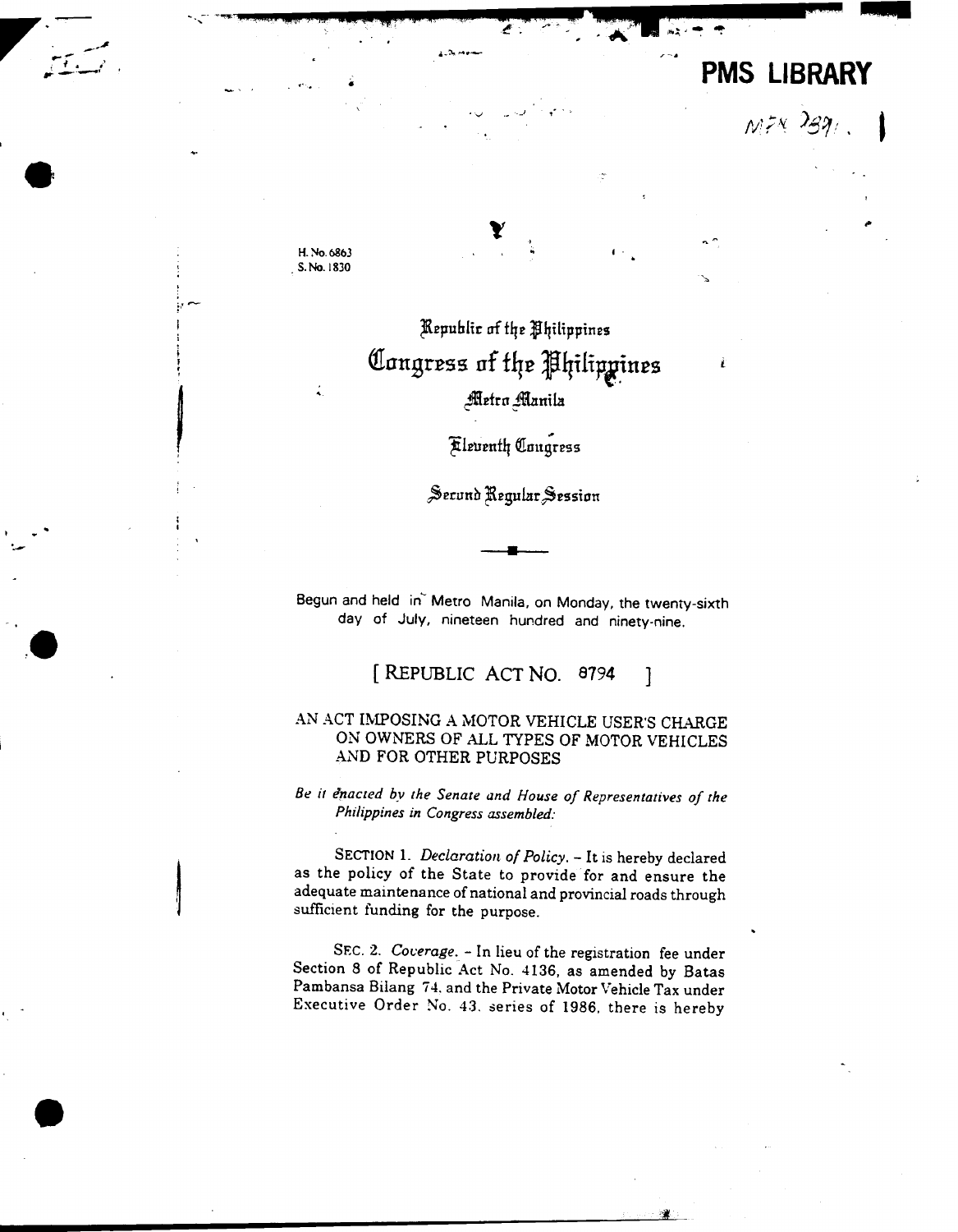imposed on every motor vehicle, whether for hire or for private use, including government motor vehicles as more fully provided in Section 3 hereof, a Motor Vehicle User's Charge (MVUC) which shall be collected from and paid by the owner of the motor vehicle.

SEC. 3. Rates of the Motor Vehicle User's Charge. - (a) For private passenger cars registered as of the date of effectivity of this Act, the MVUC to be paid shall be the private motor vehicle tax under Executive Order No. 43, series of 1986, plus twenty-five percent (25%) for the first year, fifty percent (50%) for the second year, seventy-five percent (75%) for the third year, and one hundred percent (100%) for the fourth year and thereafter: *Provided*, *however*, that private passenger cars to be registered for the first time after the effectivity of this Act, shall be subject to the MVUC rates prescribed in Section 3(b) hereof.

(b) Except as provided under Section 3(a) hereof, for each motor vehicle under each of the categories as herein provided, the MVUC shall be collected from and paid by the vehicle owner, at the following base rates plus twenty-five percent (25%) in the first year from the effectivity of this Act: the said base rates plus fifty percent (50%) in the second year from the effectivity of this Act; the said base rates plus seventy-five percent (75%) in the third year from the effectivity of this Act: and the said base rates plus one hundred percent (100%) in the fourth year from the effectivity of this Act and thereafter: Provided, That the MVUC for sports utility vehicles shall be fifteen percent (15%) higher than the MVUC herein set for private utility vehicles: Provided, further, That motorcycles for hire with sidecars shall not pay more than Three hundred pesos (P300.00).

Type of Vehicle

**Base Rates** 

I. Private and Government

A. Passenger Cars

| $(1)$ GVW up to 1,600 kgs.                   | p | 800   |
|----------------------------------------------|---|-------|
| (2) GVW more than $1,600$ kgs. $-2,300$ kgs. |   | 1.800 |
| (3) GVW more than 2,300 kgs.                 |   | 4.000 |

### .ity Vehicles

ωń.

| GVW up to $2,700$ kgs.<br>GVW more than $2,700$ kgs. $-4,500$ kgs.                                               | P <sub>1,000</sub><br>$P1,000 + P20$<br>per 100 kgs. of<br>GVW over<br>2,700 kgs. |
|------------------------------------------------------------------------------------------------------------------|-----------------------------------------------------------------------------------|
| C. Motorcycles                                                                                                   |                                                                                   |
| without sidecar<br>with sidecar                                                                                  | P.<br>120<br>150                                                                  |
| D. Buses                                                                                                         |                                                                                   |
| GVW more than 4,500 kgs.                                                                                         | P900 + P12 per 100<br>kgs. of GVW over<br>2,700 kgs.                              |
| E. Trucks                                                                                                        |                                                                                   |
| GVW more than 4,500 kgs.                                                                                         | P900 + P12 per 100<br>kgs. of GVW over<br>2,700 kgs.                              |
| F. Trailers                                                                                                      |                                                                                   |
| . GVW more than 4,500 kgs.                                                                                       | $P12$ per 100 kgs. of<br>GVW                                                      |
| II. For Hire                                                                                                     |                                                                                   |
| A. Passenger Cars                                                                                                |                                                                                   |
| (1) $\dot{G}VW$ up to 1,600 kgs.<br>$(2)$ GVW more than 1,600 kgs. $-2,300$ kgs.<br>(3) GVW more than 2,300 kgs. | $P$ 450<br>900<br>2,500                                                           |
| <b>B.</b> Utility Vehicles                                                                                       |                                                                                   |
| GVW up to 4,500 kgs.                                                                                             | P15 per 100 kgs. of<br>GVW                                                        |
| C. Motorcycles                                                                                                   |                                                                                   |
| without sidecar<br>with sidecar                                                                                  | P <sub>150</sub><br>240                                                           |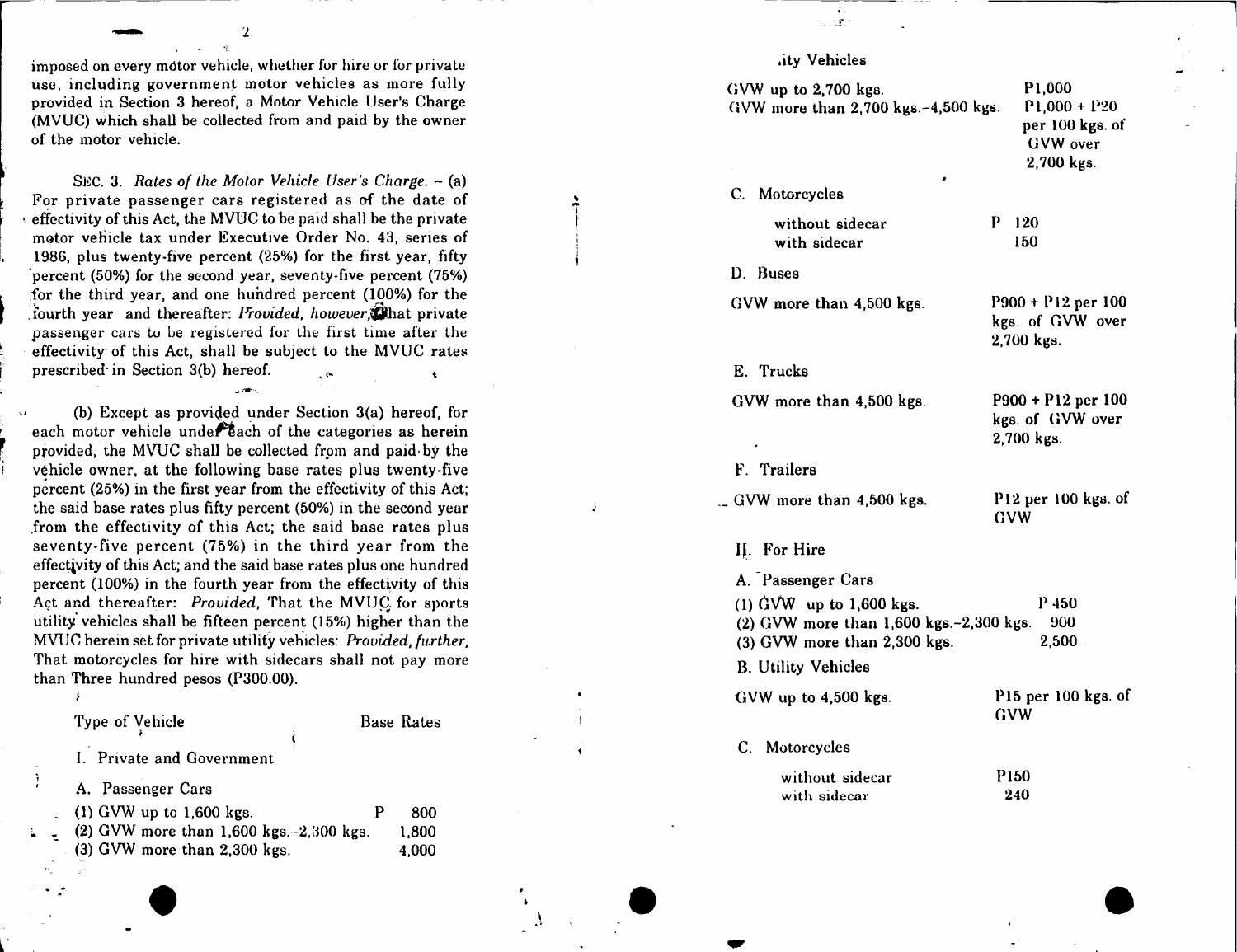D. Buses

P15 per 100 kgs. of GVW GVW more than 4.500 kgs.

E. Trucks

 $P900 + P12$  per 100 kgs. GVW more than 4.500 kgs. of GVW over 2,700 kgs.

F. Trailers

GVW more than 4,500 kgs.

P12 per 100 kgs. of GVW

After the fourth year from the effectivity of this Act. the President of the Philippines may adjust the rates contained in Section 3 which shall be reflective of but shall not exceed the annual rate of increase of the Consumer Price Index (CPI). The President may adjust such rates not more than once every five (5) years.

SEC. 4. Government Motor Vehicles. - The manner of payment of the user's charge on government motor vehicles shall be in accordance with the procedure that shall be promulgated by the Secretary of the Department of Budget and Management (DBM).

SEC. 5. Reclassification and New Models of Motor Vehicles. - The Land Transportation Office (LTO) shall submit any recommendation for any change in the classification of motor vehicles above-listed for approval by the Secretary of the Department of Transportation and Communications (DOTC). All manufacturers and/or assemblers of motor vehicles shall, not later than three (3) months prior to the introduction of any new model of motor vehicle in the market. submit the specifications of such new model to the LTO which shall recommend for approval by the said secretary, the proper classification of the new model and the rate of the MVUC under which the new model shall fall. The LTO shall also release the proper classification of said new motor vehicle model on or before the scheduled release of such new model to the market, but in no case later than three (3) months after its receipt of the new motor vehicle's specifications.

Penalty for Overloading. - An amount equivalent  $S<sub>1</sub>$ to twenty-five percent (25%) of the MVUC shall be imposed on trucks and trailers for loading beyond their prescribed gross vehicle weight: *Provided*, That no axle load shall exceed thirteen thousand five hundred kilograms (13,500 kgs.).

SEC. 7. Disposition of Monies Collected. - All monies collected under this Act shall be earmarked solely and used exclusively (1) for road maintenance and the improvement of road drainage, (2) for the installation of adequate and efficient traffic lights and road safety devices, and (3) for air pollution control.

All such monies collected shall be deposited in four (4) special trust accounts in the National Treasury, namely: (1) Special Road Support Fund; (2) Special Local Road Fund; (3) Special Road Safety Fund; and (4) Special Vehicle Pollution Control Fund. The distribution of collections under this Act shall be as follows:

(1) Eighty percent (80%) shall be allotted to and placed in the Special Road Support Fund;

(2) Five percent (5%) shall be allotted to and placed in the Special Local Road Fund:

(3) Seven and one-half percent (7.5%) shall be allotted to and placed in the Special Road Safety Fund; and

(4) Seven and one-half percent (7.5%) shall be allotted to and place in the Special Vehicle Pollution Control Fund.

The Special Road Support Fund, the Special Local Road Fund and the Special Road Safety Fund shall be under the DPWH, whereas the Special Vehicle Pollution Control Fund shall be under the DOTC.

Seventy percent (70%) of the Special Road Support Fund shall be used exclusively for the maintenance of, and the improvement of drainage of, national primary roads. The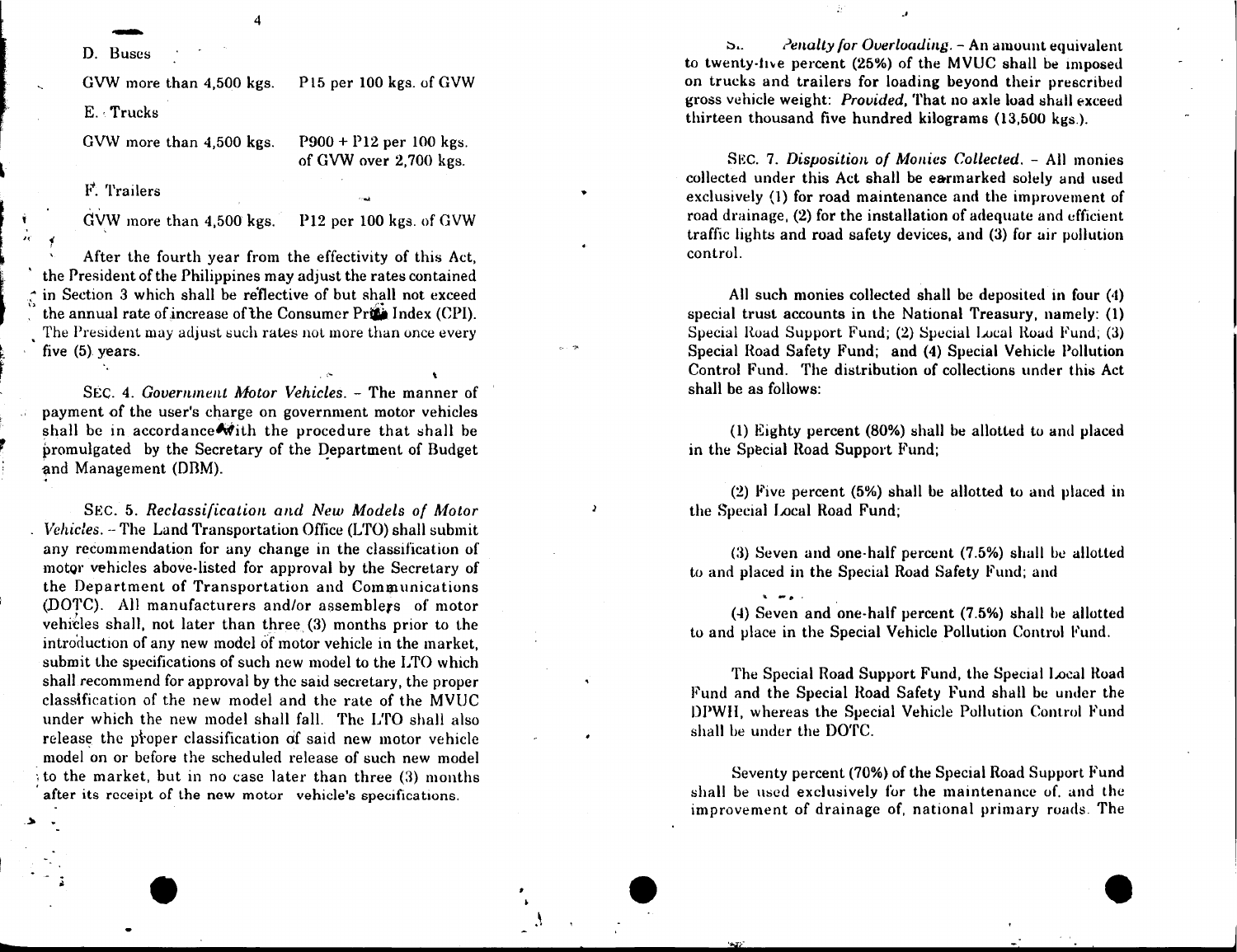remaining thirty percent (30%) thereof shall be allocated and used for the maintenance, and improvement of drainage of national secondary roads throughout the country.

 $\dot{\mathbf{u}}$ 

The cost of installation of adequate and efficient traffic lights and road safety devices throughout the country, where such traffic lights and safety devices are needed, shall be taken from the Special Road Safety Fund.

The Special Local Road Fund shall be apportioned to provincial and city governments in accordance with the vehicle population and size of the road network under their respective jurisdictions, and shall be used exclusively for maintenance of-local roads, traffic management and road safety devices.

A Road Board to implement the prudent and efficient management and utilization of the special funds shall be organized by the President of the Philippines. The Road Board shall be composed of seven (7) members, with the Secretary of the DPWH as ex officio head, and the secretaries of the Departments of Finance, Budget and Management, and Transportation and Communications, as ex officio members. The remaining three (3) members shall come from transport and motorist organizations which have been in existence and active for the last five (5) years prior to this Act. They shall be appointed for a term of two (2) years each by the President of the Philippines upon the recommendation of the secretaries of the DPWH and the DOTC.

SEC. 8. Status of the Special Funds. - The four (4) special funds established under this Act shall be distinct and separate from and in addition to any appropriation authorized and granted yearly to the DPWH and the DOTC to cover expenditures for the identified objects of expenditures under this Act. Congress shall continue to appropriate an amount in the General Appropriations Act for road maintenance of the DPWH: Provided, however, That any savings for each year out of such appropriation shall revert to the General Fund. Any savings from the special funds created herein shall accrue to these respective special funds.

 $\mathbf{L} = \mathbf{r}$ 

SEC. 9. Implementing Rules and Regulations. - The secretaries of the DPWH and the DOTC shall jointly within thirty (30) days from the effectivity of this Act, promulgate the rules and regulations to implement and carry out the intent, objectives, purposes and provisions of this Act, including such structural and procedural improvements in the systems and agencies concerned as may be necessary to ensure the prudent, wise, effective and efficient utilization of the special funds established under this Act: Provided, That the Secretary of the DPWH shall prepare the portion of the implementing rules and regulations pertaining to the Special Road Support Fund, the Special Local Road Fund, and the Special Road Safety Fund, and the Secretary of the DOTC shall prepare the portion of the implementing rules and regulations pertaining to the collection of the MVUC stated under Section 3 of this Act and on the disposition of the monies accruing to the Special Vehicle Pollution Control Fund.

SEC. 10. Prohibition Against the Imposition of Similar *Charge on Users of Motor Vehicles.* – No other tax, fee or any other charge of similar nature, as the Motor Vehicle User's Charge shall be imposed by any political subdivision or unit in the country.

This provision shall apply to all motor vehicles, including tricycles, motorized pedicabs and "trisikads".

SEC. 11. Repealing Clause. - Except as provided under Section 3 hereof, all other provisions of Executive Order No. 43, series of 1986, and Section 8 of Republic Act No. 4136, as amended by Batas Pambansa Bilang 74, and all other laws, orders, issuances, circulars, rules and regulations or parts thereof, which are inconsistent with the provisions of this Act are hereby repealed or modified accordingly.

SEC. 12. Separability Clause.  $-$  If any provision of this Act is declared unconstitutional or invalid, other parts or provisions hereof not affected thereby shall continue to be in full force and effect.